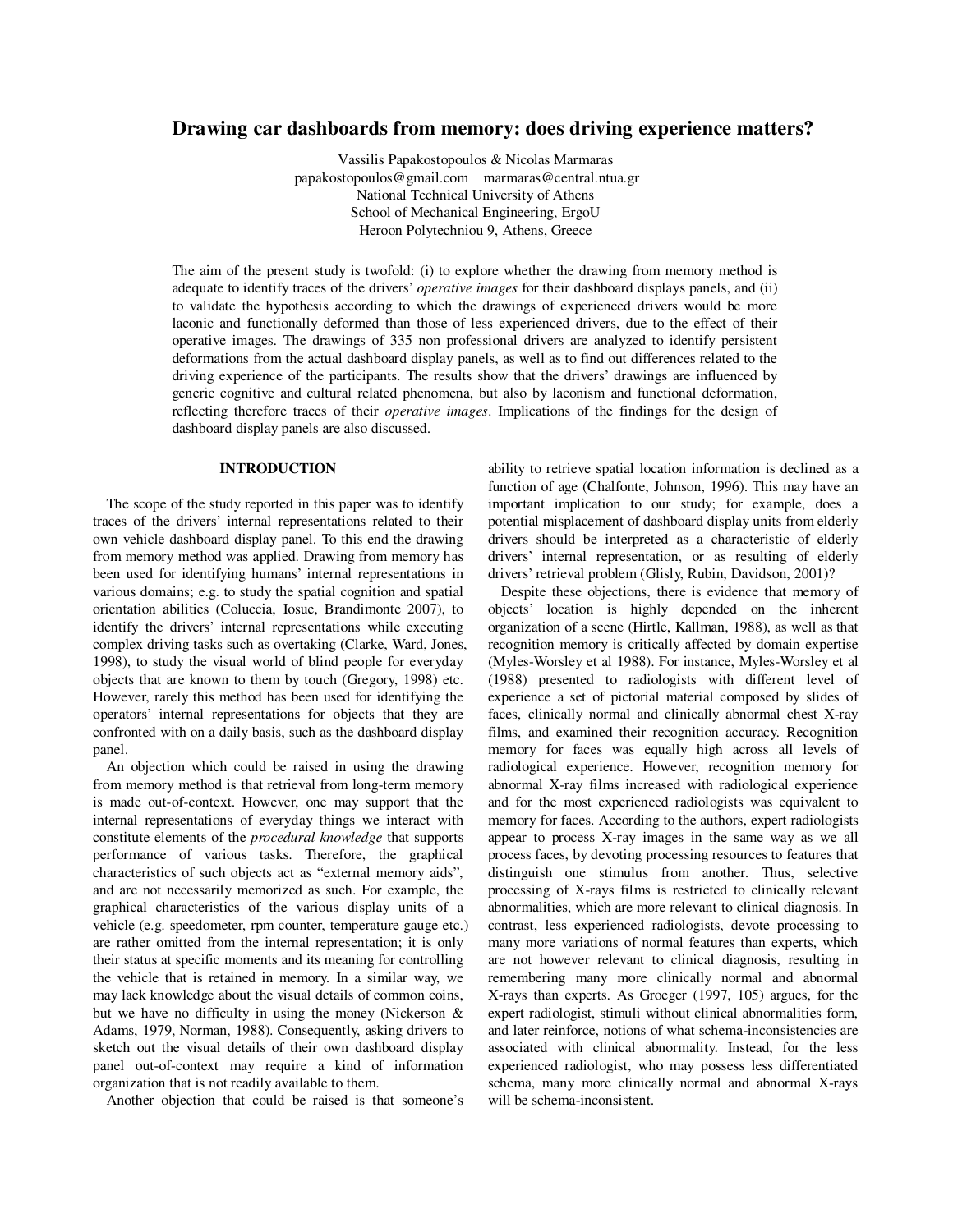The idea according to which some fundamental properties of an objects form the basis of an abstract schematic or prototypical representation, which in turns guides our processing, was first proposed by Ochanine (1968, 1970) through the concept of *operative images*. This concept refers to the specific cognition of an object, that it is developed during processing of an object related to the accomplishment of specific tasks. According to Ochanine (op. cit) *operative imag*es are distinguished in two kinds: operative images-signals and operative images-references. The former refers to the images of a perceived object or a situation that are created when the observer is guided by a specific goal or task which is related to the object. The latter refers to the images that are developed through succeeding repetitions of operative images-signals of an object or a situation, a group of objects or situations etc. In both cases, the resulting image is not an isomorphic representation of an object or a situation, but a simpler or more schematic representation that is both laconic and functionally deformed by the task requirements. Due to way that images-signals are formed, operative they are highly depended on the context through which the task is accomplished. On the other hand, operative images-references constitute the integration of the operative images-signals, dynamically enriched by them through time.

To demonstrate the concept of *operative image*, Ochanine (1971a,b) carried out a number of experiments, using among others the method of drawing from memory.

Adopting Ochanine's concept of *operative image*, we formulated the hypothesis that the *operative images* of experienced drivers would be more laconic and more functionally deformed, than those of less experienced drivers. To examine this hypothesis, we asked drivers of various experience to draw from memory the dashboard display panel of their own vehicle, and compared their drawings with the actual picture of the dashboard. However, prior to the examination of the above hypothesis, we attempted to find out whether the drawing from memory method was adequate to identify traces of the drivers' *operative images* for their dashboard displays panels.

### **METHOD**

### **Participants**

Four-hundred-twenty-five (425) drivers took part in this study. During analysis, however, a number of drivers' drawings was excluded due to their inoperativeness (e.g. illegible lines, use of written language, etc).

Thus, in total, a sample of 335 drawings of non professional drivers (235 males and 100 females) was selected for analysis. The drivers' age ranged from 19 to 68 years, with a mean age of 33.8 years (SD=13.7). All participants hold a driving license for at least two months, and had different levels of driving experience, ranged from 2 months to 47 years (mean=15.5 years; SD=14.3).

### **Procedure**

Participants were asked to sketch out from memory the dashboard display panel of their own vehicle, with as many

details as possible, using paper and pencil. During this process there was no intervention from the researcher and no time constraints. As far as the participants completed the drawing, they were then asked to name the drawn items, and the researcher recorded the sequence in which each item had been drawn. Finally, the following demographic data of the driver were gathered: gender, age, year of driving license acquisition, years of possession of their last vehicle and type of their vehicle.

### **Data treatment**

At a first phase, photos and pictorial diagrams of the dashboard display panels of the participants' vehicles were searched through internet; their drawings were also scanned. Finally, appropriate files with the drawings and the actual pictures of the dashboards were developed to facilitate the analysis.

At a second phase, three independent persons were asked to compare the drawings with the actual dashboard display panel regarding their generic resemblance. A five-point scale was used to evaluate the resemblance: 1 for a lot of differences, 5 for almost similar. The majority (73%) of the resemblance scores attributed by the evaluators was identical, with the differences being no more than two points. To obtain a unique score of resemblance in the cases of disagreement, the scores attributed by the three evaluators were processed as follows. In cases of disagreement by only one evaluator, the score of the other two evaluators was gathered. In cases of disagreement among the three evaluators, then, the average score from the three evaluators was calculated.

At a third phase, the drawings of the drivers were analytically compared to the actual dashboard display panels according to the following criteria using appropriate scores.

1. *Omitted display units.* A total score for the omitted display units was calculated in the following way. The number of the drawn display units of each drawing was divided by the number of the display units included on the actual dashboard. Thus, the total score for the omitted display units ranged from 0 to 1, with 1 in the case that all display units were present in a driver's drawing.

2. *Accuracy of the relative placement of the display units.* A total score was calculated in the following way. For each display unit, a score number "0" was given if a drawn display unit was misplaced compared to its position on the actual dashboard, whereas, a score number "1" was given if there was no position alternation. The sum of the partial scores was then divided by the number of display units that were drawn. Thus, the total score for the accuracy of the relative placement of the display units ranged from 0 to 1, with 1 in the case where no alterations were observed.

3. *Relative-size-deviation of the drawn display units.* The display units were drawn in different scales, compared to their scale in the actual display panels, whereas the size of the various display units was non-identical in the actual dashboard. To obtain a measure of the relative size of the drawn display units of in comparison to their relative size on the actual dashboard display panel, we proceed in the following way.

Initially, a square was drawn to encompass the outer edges each display unit. The area of the square of each display unit was then calculated (in  $cm<sup>2</sup>$ ). The relative size of each display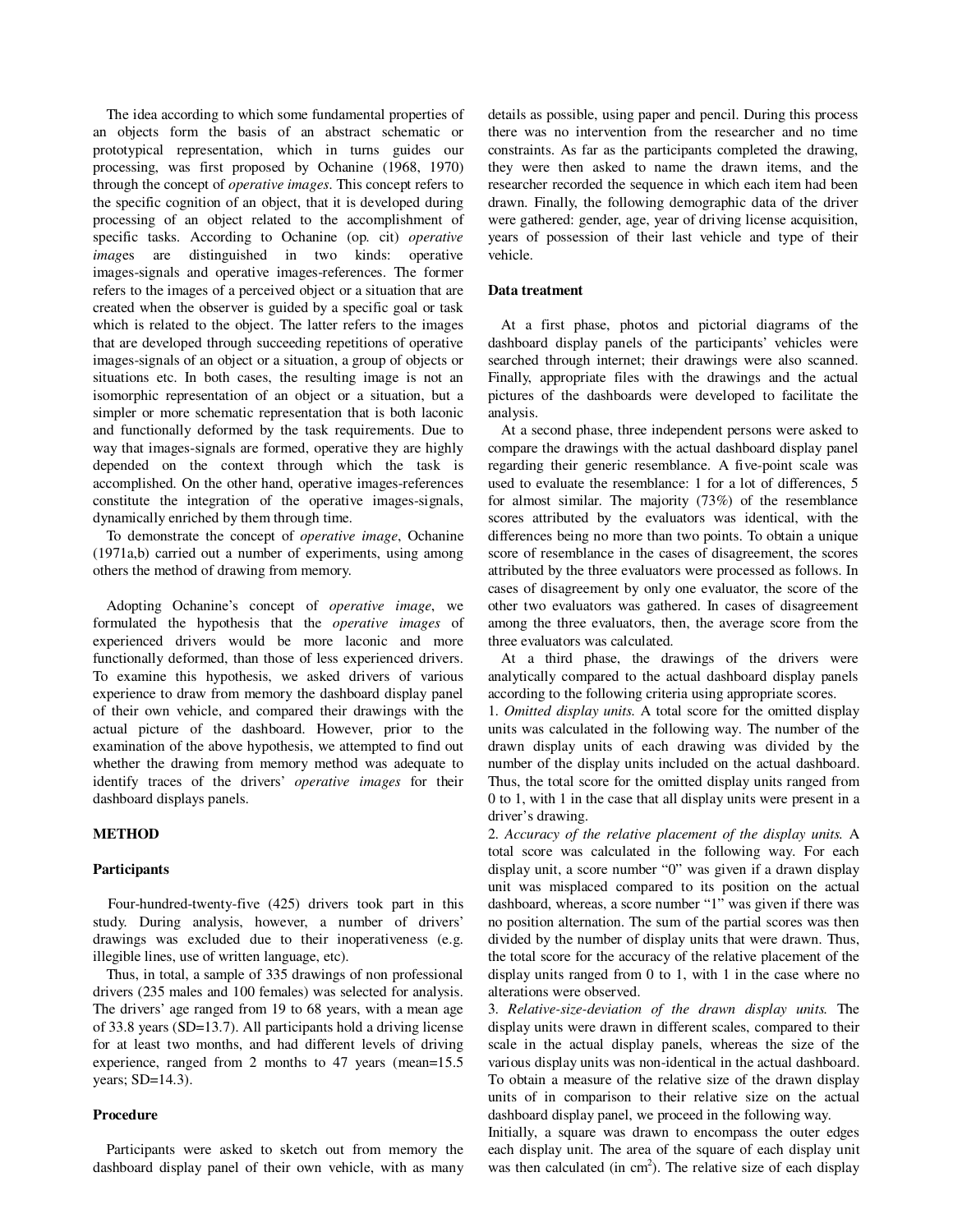unit was then calculated as a percentage of its area divided by the sum of the areas of all the display units. This process has been carried for both the drawn and the actual display units of the dashboards. Finally, the relative size-deviation of each drawn display unit was calculated as a percentage of the relative size of the actual one. Thus, a +50% relative size-deviation of a drawn display unit, indicates that it was drawn twice greater than the actual one, whereas a -50% relative size-deviation, indicates that the display unit was drawn twice smaller than the actual one.

4. *Accuracy of numbering/labeling the drawn display units.*  The four main display units of comprised in the examined dashboards were: speedometer, rpm counter, fuel gauge and temperature gauge. A total score for the accuracy of the numbering/labeling of each of the above display units was attributed in the following way. Each drawn display was examined according to the accuracy of the following features: numbering scale, scale intervals, units, pointers direction, and pictorial material (e.g. icons used in fuel and temperature gauges, the so-called "red zone" of the rpm counter). A "0" score was given if a particular feature was missing or it was incorrect; whereas, a "1" score was given if it was correct. The sum of the partial scores was then divided by the number of features included in the actual display unit. Thus, the total score for the accuracy of the numbering/labeling of each display unit ranged from 0 to 1, with 1 in the case of a totally accurate drawing.

5. *Drawing sequence.* It was recorded by the researcher after participants competed their drawing.

# **DATA ANALYSIS AND RESULTS**

In this section, the results of the analysis carried out to the data is presented, aiming at examining: (i) whether the drivers' drawings provide traces of their *operative images*, and (ii) the hypothesis according to which the *operative images* of experienced drivers are more laconic and more functionally deformed, than those of less experienced drivers

### **Do the drivers' drawings indicate traces of their** *operative images***?**

To respond the above question, we focused first at the sequence of drawing the display units, and then at the relative size-deviation of the drawn display units*.* Before examining the sequence of drawing, the dashboard display panels were classified in terms of the spatial layout of the four main display units, namely: speedometer (S), rpm counter (R), fuel gauge (F) and temperature gauge (T).

| Type $1$ : | "S" at the center of the display panel,<br>"F" & "T" bilateral to "S", no "R"     |
|------------|-----------------------------------------------------------------------------------|
| Type 2:    | "S" & "R" at the center of the display<br>panel, "F" & "T" bilateral to "S" & "R" |
| Type 3A:   | "F" & "T" at the center of the display                                            |
| Type 3B:   | panel, "S" & "R" bilateral to "F" & "T"                                           |
| Type 4:    | "S"& "R" at the center of the display<br>panel, "F" & "T" inside "S" & "R"        |

Table 1: Typology of display units' layouts

As it can be seen in Table 1, in our study there were four types of display units' layouts. As it can be seen in Table 1, in our study there were four types of display units' layouts.

For each type of display units' layout, the drawing sequence of the display units was then examined. Table 2 presents the drawing sequences of the display units, according to the four types of layout, indicating also their respective frequencies.

A first observation is that there exists a prevailing pattern of drawing sequence related to the size of the display units, for all the types of display units layout. That is to say, irrespectively of the spatial position of the four displays there is a clear tendency of the participants to draw first the bigger-sized displays and then the smaller ones. Consequently, we can conclude that the drawing sequence seems to be initially affected by the participants' perceptual grouping of the four display units, mainly according to their size-similarity (following the Gestalt principles).

A second observation is that the dominating pattern of drawing sequence is different in each type of display layout. For example, the left-to-right drawing sequence is the most frequent pattern in type 1 layout (38%), but the lesser one in the other three types of layouts (<14%). Similarly, the z-shaped drawing sequence that is the most frequent layout in type 2 (48%) is much less frequent in type 3a layout (5%).

A third observation is that the decision as to which one of the two bigger-sized displays, or which one of the two smaller-sized displays, will be drawn first, seems to be more idiosyncratic. For example, in type 2 displays, starting drawing the two bigger-sized displays from left-to-right has almost equal chances with starting drawing from right-to-left. The same also holds to certain point in types 3 and 4 layouts, although starting drawing from left-to-right is more frequent than starting drawing from right-to-left.

|                               |       |        |         |          |        | ŏ        |                  |   |        |           |
|-------------------------------|-------|--------|---------|----------|--------|----------|------------------|---|--------|-----------|
| Type 1                        |       | Type 2 |         | Type 3 A |        | Type 3 B |                  |   | Type 4 |           |
|                               | 36.0% |        | $-2.7%$ |          | $-25%$ |          | 14.9%            |   |        | p. 12.9%  |
|                               | 6.0%  | ___    | 18%     |          | 1.2%   |          |                  |   |        | $-0.276$  |
|                               | 32.0% |        | 18.9%   |          | 1.2%   |          | $4.0\%$<br>The L |   |        |           |
|                               | 16.0% |        | 22.6%   | an 1     | 2.5%   |          | 4.9%             |   |        |           |
|                               |       |        | 28.2%   |          |        |          |                  |   |        |           |
|                               |       |        | 22.5%   |          | \$5%   |          |                  |   |        |           |
| $\overline{\mathbb{R}^{d^2}}$ | 8%    |        | 0.596   |          | 99.9%  |          | 47.6%            |   |        | $Z$ 17.4% |
|                               |       |        |         |          | 10.1%  | ٩        | 28.6%            | ۹ |        | 87%       |
|                               |       | 2      | 1.9%    |          | 52.2%  |          |                  |   |        | 122%      |
|                               |       |        |         |          | \$3,4% |          |                  |   |        |           |

Table 2: The drawing sequences of the display units, according to the four types of layout.

Considering the above observations, we can conclude that the Gestalt principles and the cultural stereotype of western people –i.e. the left-to-right convention of writing and reading (Courtney, 1994) – seems to influence the drawing sequence of the display units. However, these two "forces" do not suffice to fully explain the observed drawing sequences. Consequently, it could be supported that the drawing sequence is also influenced by the drivers' *operative images* of their dashboard display panel (e.g. drawing first the display unit which is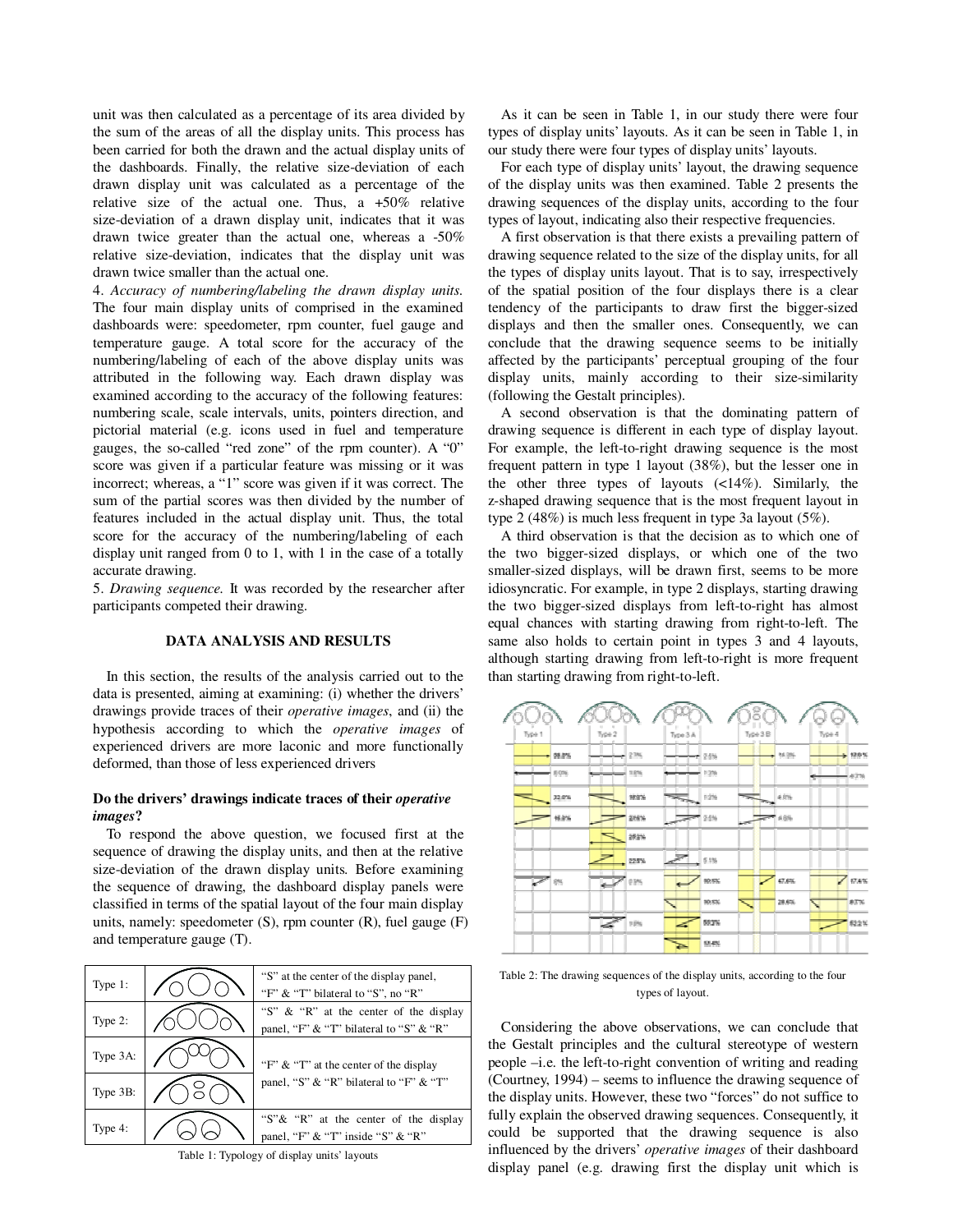considered more important for the control of their vehicle).

In order to reinforce the cues for the influence of the drivers' *operative images* in the drawings they produced, the relative size-deviation of the drawn display units was also examined.

As it can be seen in Figure 1, the relative size-deviation of the drawn display units from the corresponding ones in the actual dashboard, seems to be affected by the size similarity of display units in the latter. In specific, the relative size-deviation of the first set of drawn display units (i.e. speedometer and rpm counter) is ranged between  $\pm$  5% to ±30%. This suggests a rather negligible or an almost small percentage-size deviation from the actual display units. On the contrary, the relative size-deviation of the second set of drawn display units (i.e. fuel gauge and engine temperature gauge) is ranged between:  $\pm 30\%$  to  $\pm 60\%$ , suggesting a rather high size-deviation from the actual display units. Finally, the relative size-deviation of the third set of drawn display units (i.e. right and left indicator) is ranged above  $\pm 45\%$ , suggesting a high relative-size deviation from the actual display unit.



Figure 1: Percentage of relative size-deviation of the drawn display units. On the horizontal axis, negative values indicate relative size-reduction of the drawn display units compared to the actual ones; positive values indicate relative size-enlargement of the drawn display units.

However, the size similarity does not suffice to explain the observed persistent differences in the relative size-deviations between the display units of the same set, as well as the important dispersion of the relative size-deviations between the participants. Again, we can suppose that these differences are due to the influence of the drivers' *operative images* in drawing the dashboard display panel of their own vehicle.

## **Traces of the** *operative images* **of experienced and less experienced drivers**

The analysis presented above, provided evidence that the drivers' drawings are influenced by their *operative images*. Consequently, we can proceed to the analysis of the drawings, in order to examine the hypothesis according to which the *operative images* of experienced drivers are be more laconic and more functionally deformed. To do this, we divided the sample of participants into three groups, according to the number of years that they held a driving license.

Table 3 presents the mean and the standard deviation values of the scores of resemblance of the drawn dashboard control panels to the actual ones, attributed by the evaluators.

|                      | Driving experience |                |           |              |           |             |  |  |  |
|----------------------|--------------------|----------------|-----------|--------------|-----------|-------------|--|--|--|
|                      |                    | $\leq$ 4 years |           | $5-12$ years |           | $>12$ years |  |  |  |
|                      | $(N=114)$          |                | $(N=104)$ |              | $(N=117)$ |             |  |  |  |
|                      | mean               | sdev           | mean      | sdev         | mean      | sdev        |  |  |  |
| Evaluators'<br>score | 3.65               | 1.18           | 3.54      | 0.97         | 3.08      | 1.11        |  |  |  |

**Table 3:** Mean and standard deviation values of the scores of resemblance of the drawn dashboard control panels to the actual ones, attributed by the evaluators.

The evaluators' scores for the three groups of participants were subjected to a one-way analysis of variance (ANOVA). The variances of the scores among the three groups are statistically significant at the .05 significance level (F=8.744, p<.000). As the variances of the scores of the three groups differ significantly, a two-sample t-test assuming was then carried out to evaluate the sources of these variations. There was significant difference between the group of drivers holding their license less than 4 years (group A) and those holding their license more than 12 years (group C) (*t*=3.666, *p*<.000), as well as between the group of drivers holding their license more than 4 years and less than 12 years (group B) and group C (*t*=3.014, *p*<.003. No statistically significant difference was found between the group A and group B (t=.754, *p*<.452).

As it is seen in Table 3, the drawn display panels of the more experienced drivers are more "distant" from the actual ones, in comparison to the less experienced drivers.

Therefore, the hypothesis that the experienced drivers' *operative images* would be characterized by more important deformations than those of the less experienced drivers is confirmed, as their drawings are more deformed.

In order to identify the kind of deformations in drivers' drawings that are related to driving experience, the scores obtained in the following criteria were examined:

- − Omitted display units;
- − Accuracy of the relative placement of the display units;
- − Accuracy of numbering/labeling the drawn display units.

Table 4 presents the means and standard deviations of the scores obtained by the drawings of the three groups of drivers (holding driver license <4 years, 4-12 years and >12 years) regarding the above criteria.

| Driving experience    |           |      |              |      |             |      |  |  |  |
|-----------------------|-----------|------|--------------|------|-------------|------|--|--|--|
|                       | <4 years  |      | $4-12$ years |      | $>12$ years |      |  |  |  |
|                       | $(N=114)$ |      | $(N=104)$    |      | $(N=117)$   |      |  |  |  |
|                       | mean      | sdev | mean         | sdev | mean        | sdev |  |  |  |
| Omitted display units | .87       | .15  | .87          | .15  | .82         | .17  |  |  |  |
| Relative placement    | .77       | .27  | .82          | .23  | .77         | .28  |  |  |  |
| Accuracy in           |           |      |              |      |             |      |  |  |  |
| numbering/labeling    |           |      |              |      |             |      |  |  |  |
| - Speedometer         | .52       | .22  | .53          | .19  | .46         | .25  |  |  |  |
| - Rpm counter         | .42       | .21  | .45          | .17  | .40         | .22  |  |  |  |
| - Fuel gauge          | .65       | .22  | .63          | .22  | .53         | .24  |  |  |  |
| - Temperature gauge   | .61       |      | .56          |      | .52         |      |  |  |  |

**Table 4:** Mean and standard deviation values of the scores obtained by the drawings of the three groups of drivers.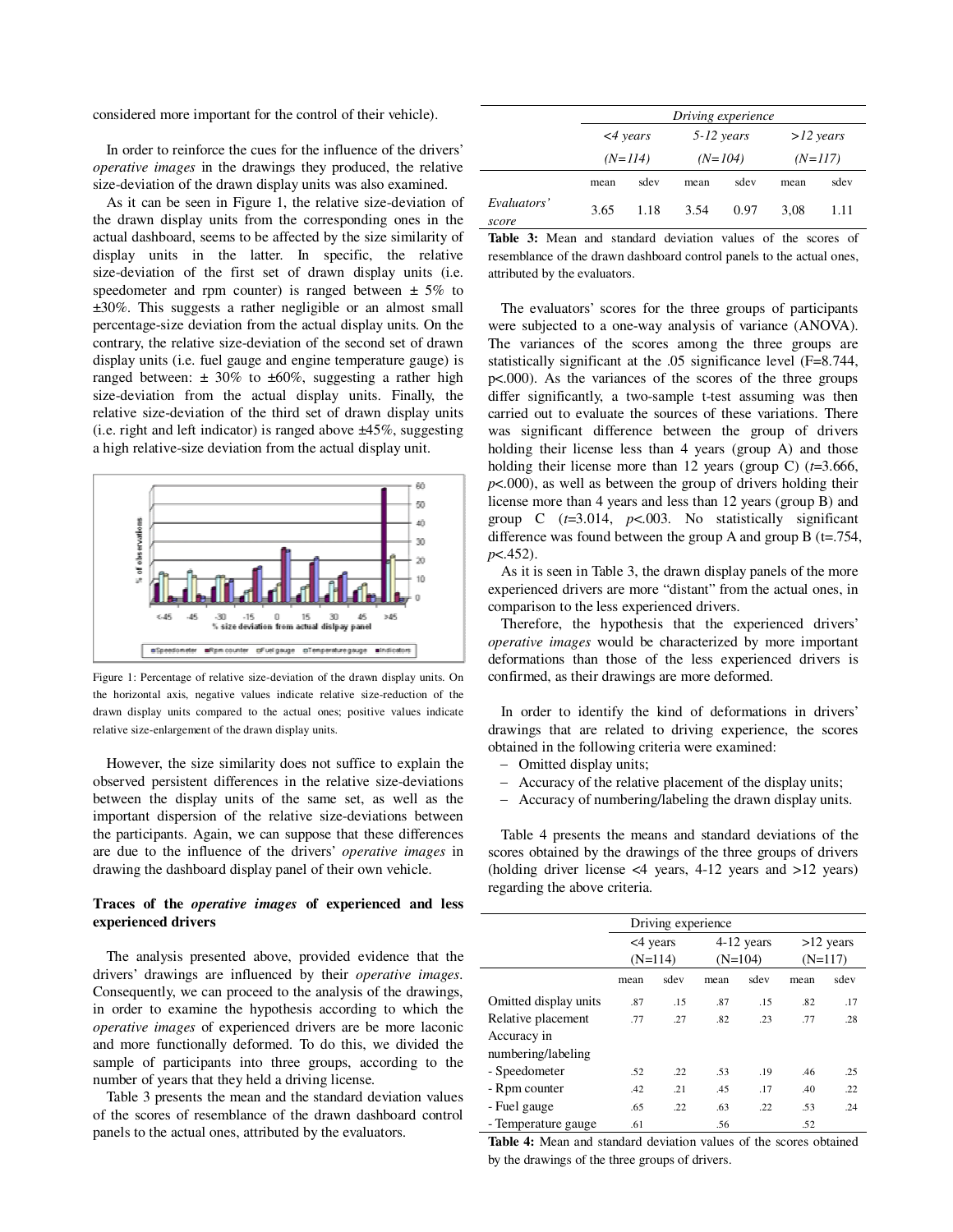The scores of the drawings of the three groups of participants were subjected to a one-way analysis of variance (ANOVA). The variances of the scores among the three groups are statistically significant at the .05 significance level for the following criteria: omitted display units (F=3.893, p<.021), accuracy of numbering/labeling the speedometer (F=3.521, p<.031), accuracy of numbering/labeling the fuel gauge (F=7.822, p<.000), accuracy of numbering/labeling the temperature gauge ( $F=2.972$ ,  $p<0.049$ ). The variances of the scores among the three groups of drivers for the accuracy of the relative placement of the display units and the accuracy of numbering/labeling the rpm counter are not statistically significant (F=1.028, p <. 359), and F=1.661, p <. 192 respectively).

The above results show that the drawings of the experienced drivers are more laconic than those of the less experienced drivers, with respect to all the criteria, except the accuracy of the relative placement of the display units and the accuracy of numbering/labeling the rpm counter.

A possible explanation of these results could be the deterioration of the ability to retrieve from memory spatial location information with age (Chalfonte, Johnson, 1996), as the more experienced drivers are also more aged. However, the results cannot be fully explained adopting this hypothesis. In fact, participants with medium driving experience (4 to 12 years) had a better performance than less experienced drivers (less than 4 years), whereas, in some respects the less experienced drivers had similar performance to the more experienced ones (more than 12 years).

Considering the accuracy in numbering/labeling the four main display units, it comes out that all three groups of participants tend to remember fewer visual details of the rpm counter in relation to the speedometer, and also, fewer visual details of the temperature gauge in relation to the fuel gauge. However, among the three groups of participants there is a variation in regards to the amount of visual details that are remembered. The more experienced drivers remember fewer visual details, whereas, the other two groups remember almost equal amount of information.

We can conclude therefore, that the less experienced drivers tend to remember better exact image of theirs dashboard display panel, but they have not developed yet a functional operative image of it. In other words, they better remember specific details of the dashboard but they lack a functional representation for integrating them. The opposite stands for the more experienced drivers. Through experience drivers they tend to develop more abstract *operative images* that are both laconic and functionally deformed.

### **DISCUSSION**

The aim of the present study was twofold: (i) to explore whether the drawing from memory method was adequate to identify traces of the drivers' *operative images* for their dashboard displays panels, and (ii) to validate the hypothesis that the drawings of experienced drivers would be more laconic and functionally deformed, than those of less experienced drivers, due to the effect of their *operative images*.

Regarding the first goal, the drawing sequence of the display

units followed by the participants, and the relative size-deviation of the display units from the actual ones, were examined. A main finding is that size-similarity of the display units affects the drivers' perceptual grouping of them. This is particular evident both in terms of drawing sequence order and relative size-deviation of the display units. That is to say, irrespectively of the spatial position of the display units on the actual dashboard, participants tend to draw first the bigger-sized displays (i.e. rpm counter and speedometer) and then the smaller ones (i.e. fuel gauge and temperature gauge). This finding suggests the importance of the dashboard display panel design to the drivers' perceptual grouping of the display units.

However, the size similarity effect do not suffice to fully explain the observed differences in the drawing sequence of the divers display units, nor the persistent differences in the relative size-deviations between the display units of the same size and the important dispersion of the relative size-deviations between the participants. Therefore, we can maintain that these differences are due to the influence of the drivers' *operative images* in drawing the dashboard display panel of their own vehicle.

As far as the hypothesis according to which, due to the effect of the *operative images*, the drawings of experienced drivers would be more laconic and functionally deformed than those of less experienced drivers, the obtained results validate it. It is worth to note here, that the observed persistent deformations are also influenced by the age-related memory effect. However, the results regarding the drivers' memory accuracy of the visual details of the display units show that, participants with medium level of driving experience (4-12 years), and therefore middle age, have better performance than younger drivers (<4 years of driving experience). Moreover, for all of participants, independently of their experience and age, there is a tendency to remember more visual details of particular display units.

The obtained results indicate that the more experienced drivers tend to remember fewer visual details, but they tend to remember, and therefore, they pay attention to specific kind of information. The latter provides a hint about the functional deformations of the *operative images* of the experienced drivers. These deformations may also be related to previous experience with various vehicle models and dashboard display panels. We can support, therefore, that the drawings of experienced drivers are reflecting a prototypical representation of a dashboard display panel rather than a representation of their current vehicle dashboard display panel.

At a practical level, the findings of the present study provide inputs for the design of the dashboards. Considering the characteristics of the persistent deformations of the experienced drivers' *operative images*, we can identify which displays and features of the dashboard display panels are essential for the drivers, and which are peripheral. This knowledge should guide the design of future dashboards, in order to be better adapted to the driver's needs, as well as to minimize eventual errors and learning effort when experienced drivers buy a new car.

## **REFERENCES**

Chalfonte, B.L., & Johnson, M.K. (1996). Feature memory and binding in young and older adults. *Memory and Cognition,*